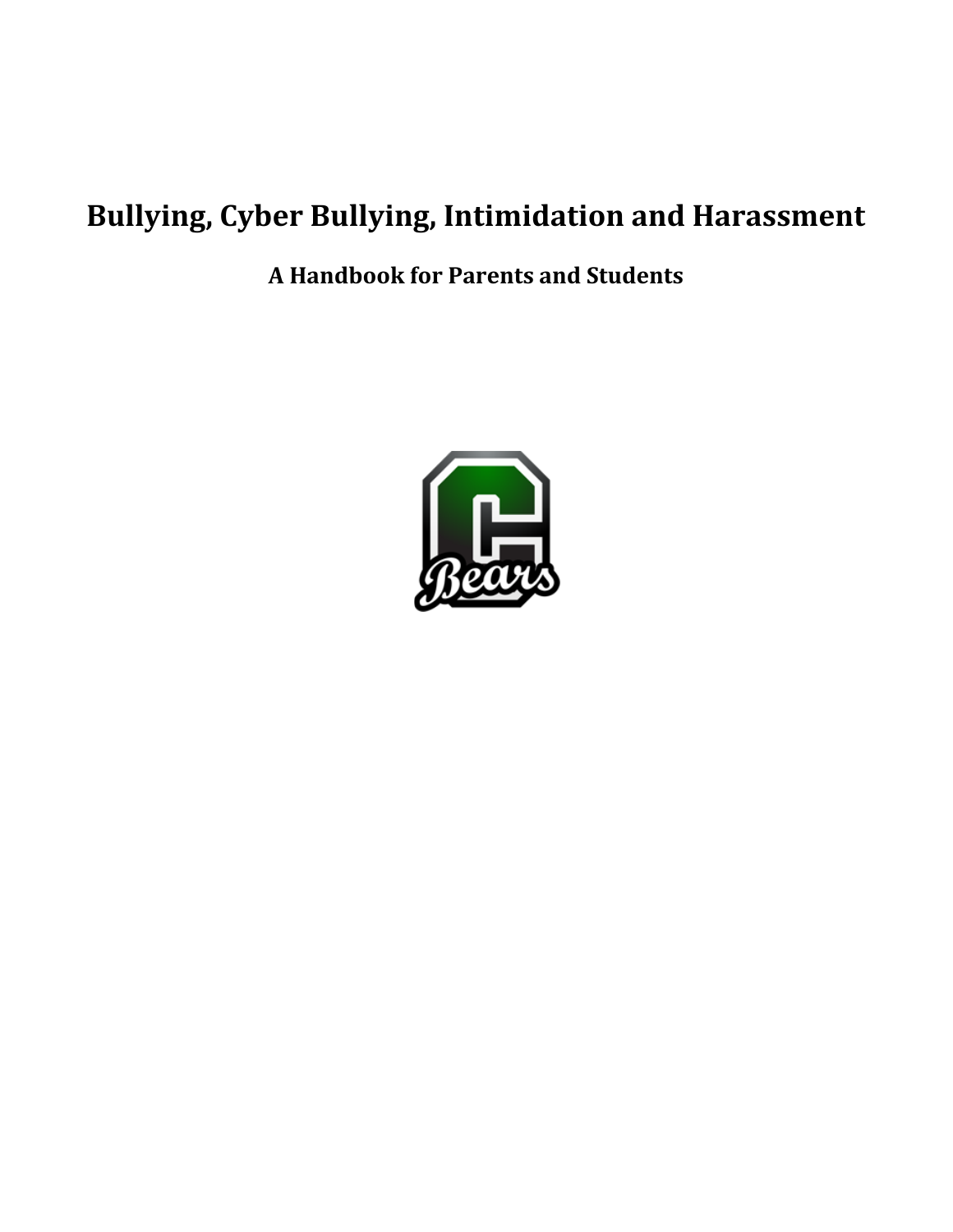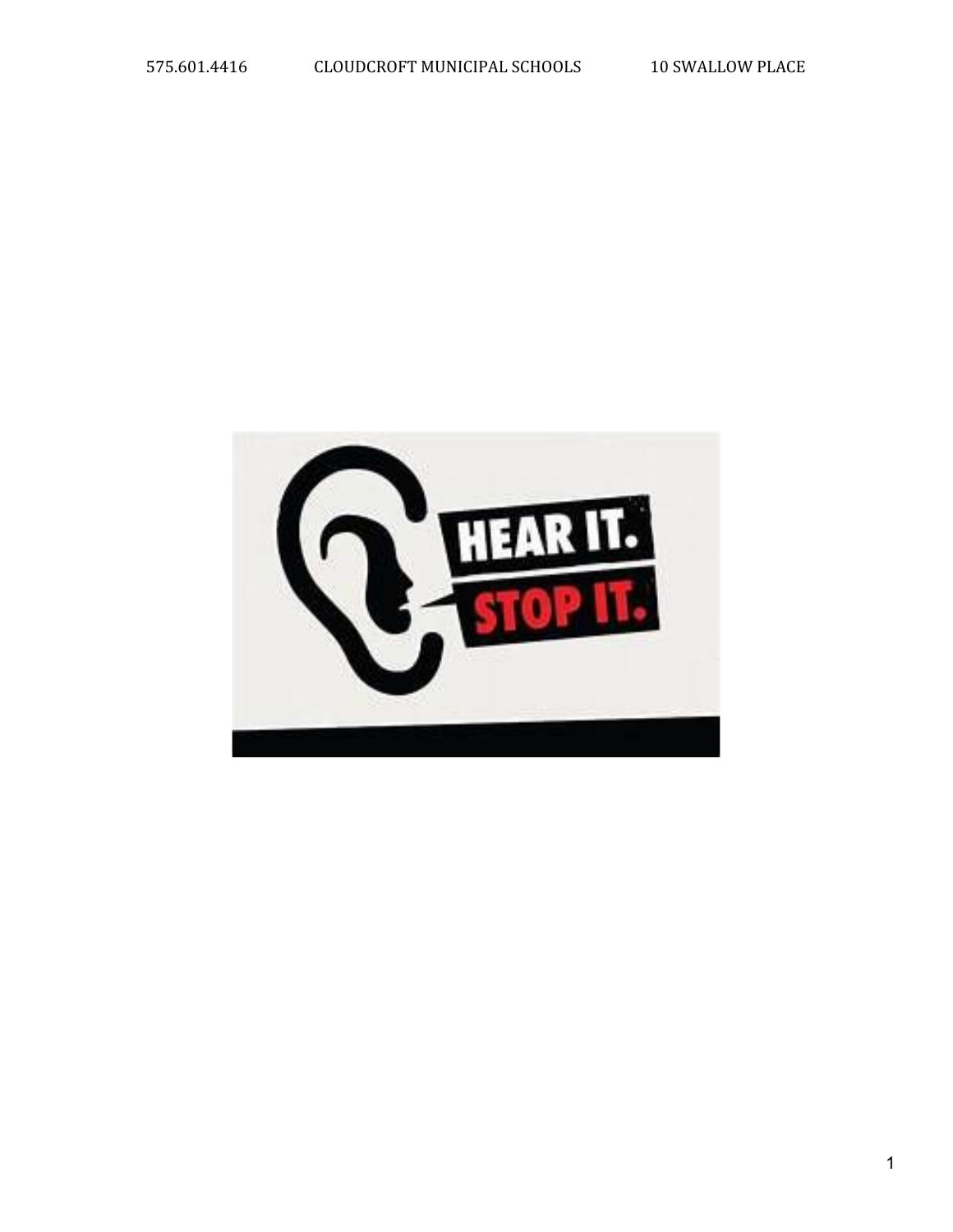# **Table of Contents**

| Page 3 |        |
|--------|--------|
|        |        |
| Page 4 |        |
|        | Page 5 |
|        |        |
|        |        |
|        |        |
|        |        |
|        |        |
|        | Page 8 |
|        |        |

## Form A/Part 1 & 2 Complaint/Witness Reporting Form for HIB

Form B/Part 1 & 2 Anonymous Report Form for HIB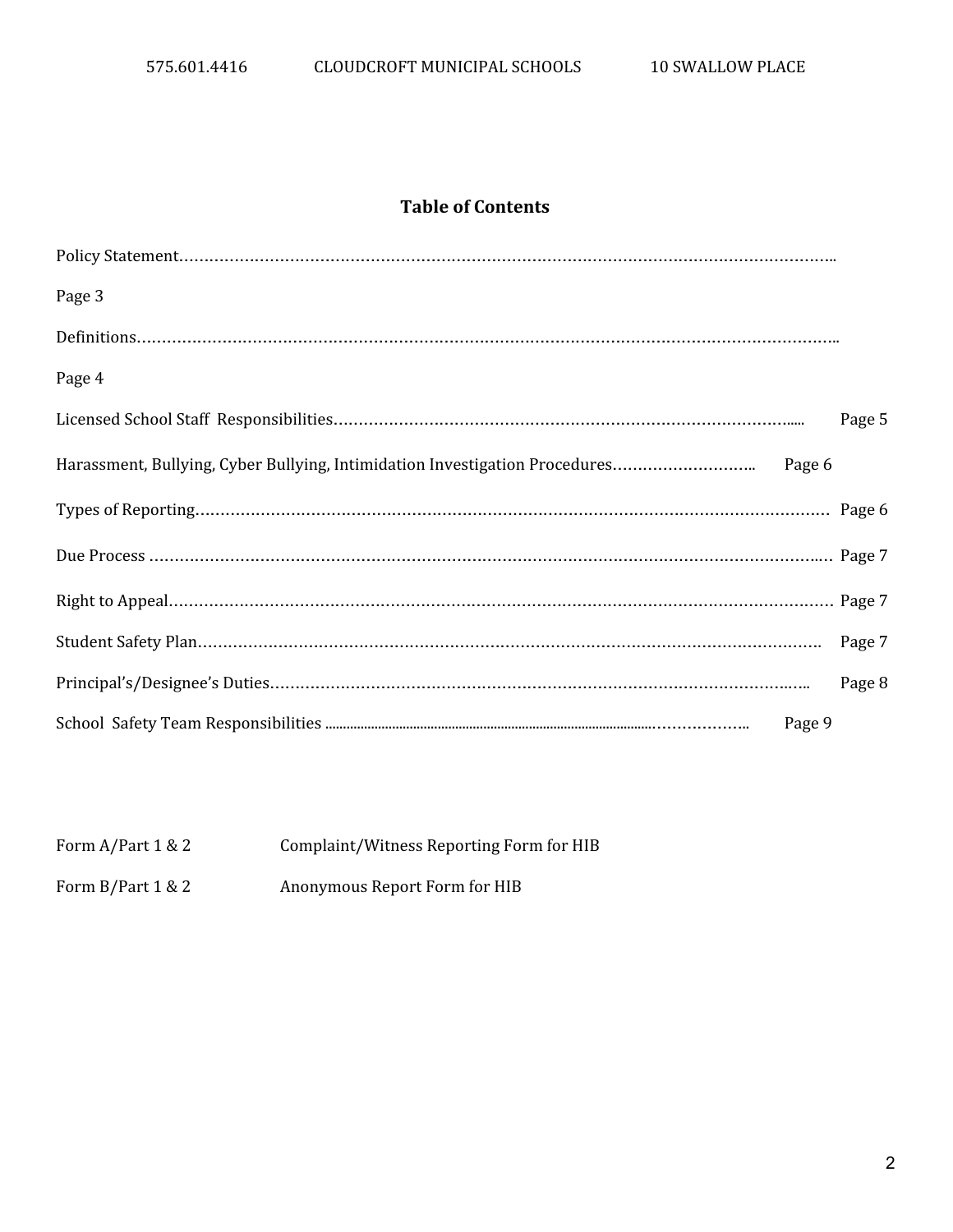## **Bullying, Cyber Bullying, Intimidation and Harassment**

#### **Policy Statement**

The Cloudcroft Municipal School Administration as well as the Board of Education prohibits acts of harassment, intimidation, or bullying of a student. A safe and civil environment in school is necessary for students to learn and achieve high academic standards. Harassment, intimidation, or bullying, like other disruptive or violent behaviors, is conduct that disrupts both a student's ability to learn and a school's ability to educate its students in a safe and disciplined environment. Since students learn by example, school administrators, faculty, staff, and volunteers should be commended for demonstrating appropriate behavior, treating others with civility and respect, and refusing to tolerate harassment, intimidation, or bullying.

The mission of Cloudcroft Municipal Schools is a key component to our student's success. All members of the learning community will develop a spirit of generosity, a sense of belonging, the satisfaction of mastery, and a license for independence in order to prepare students to be good citizens and contributing members of a democratic society.

For the purpose of this Protocol, the term "parent," means the natural parent(s) or adoptive parent(s), legal guardian(s), foster parents(s), or parent surrogate(s) or a pupil. Where parents are separated, or divorced, "parent" means the person or agency which has legal custody of the student, as well as the natural or adoptive parent(s) of the student, provided such parental rights have not been terminated by a court of appropriate jurisdiction.

Board Policy IJNDB-E is found on the following page.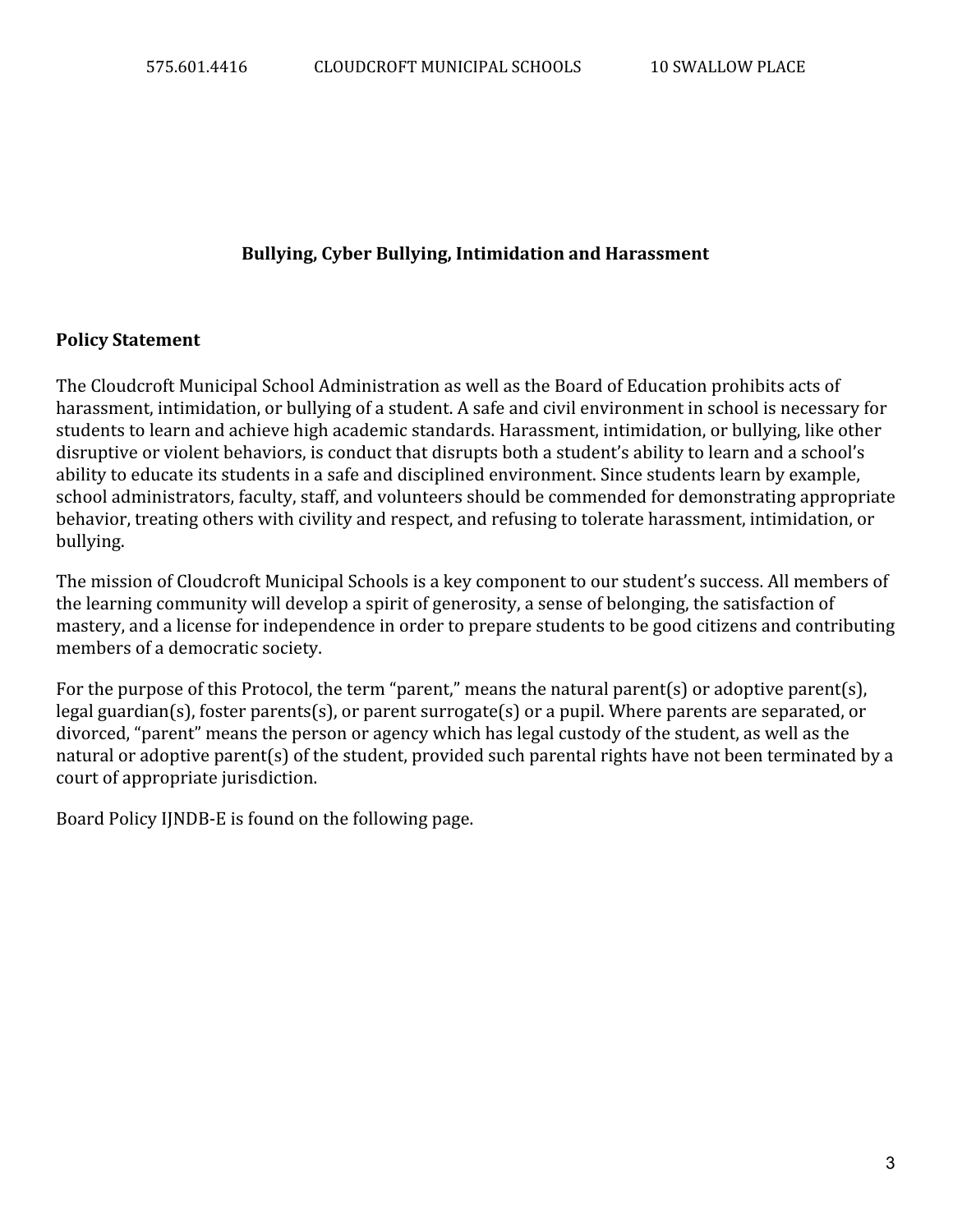## **Bullying/Cyberbullying Prevention/Intimidation/Harassment**

Cyberbullying, as defined below, is prohibited when such bullying creates or is certain to create a hostile environment on the school campus that is so severe or pervasive as to substantially interfere with the targeted student's educational benefits, opportunities, or performance.

Bullying and harassment is prohibited in the school, on school grounds, in school vehicles, at a designated bus stop, or at school activities or sanctioned events. Anti-bullying shall be included as a part of the health education curriculum as set forth in 6.29.6.8 NMAC

Definitions:

- **"Bullying"** by another student means any repeated and pervasive written, verbal or electronic expression, physical act or gesture, or a pattern thereof, that is intended to cause distress upon one (1) or more students in the school, on school grounds, in school vehicles, at a designated bus stop, or at school activities or sanctioned events. Bullying includes, but is not limited to hazing, harassment, intimidation or menacing acts of a student which may, but need not be based on the student's race, color, sex, ethnicity, national origin, religion, disability, age or sexual orientation.
- **"Cyberbullying"** means electronic communication that targets a specific student; is published with the intention that the communication be seen or disclosed to the targeted student; is in fact seen by or disclosed to the targeted student; and creates or is certain to create a hostile environment on the school campus that is so severe or pervasive as to substantially interfere with the targeted student's educational benefits, opportunities or performance.
- **"Harassment**" means knowingly pursuing a pattern of conduct that is intended to annoy, alarm or terrorize another person.
- **"Intimidation**" to make timid or fearful; frighten; to compel or deter by or as if by threats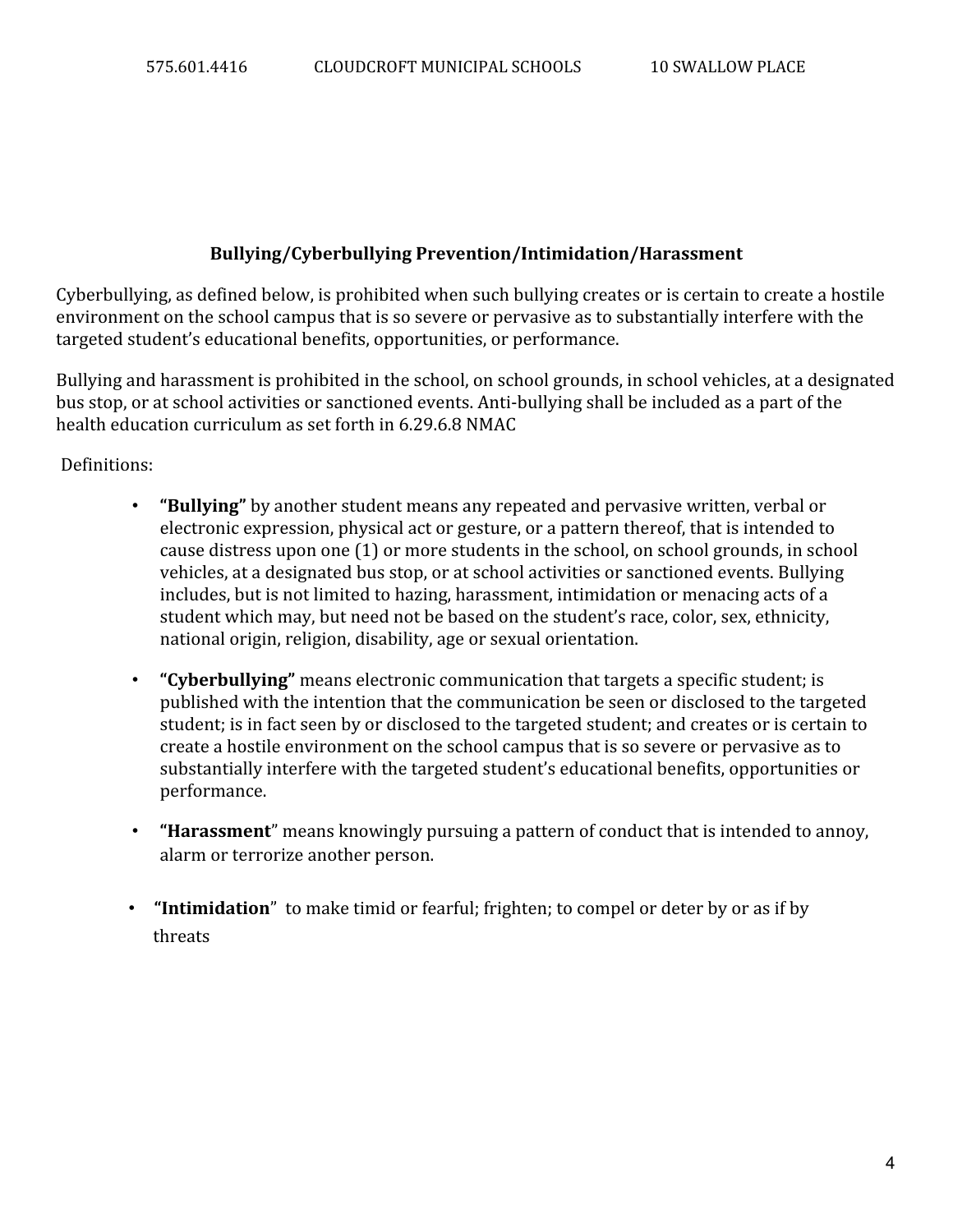## **Licensed School Staff Responsibility**

Licensed school employees shall complete training on how to recognize signs that a person is being harassed, bullied or cyberbullied and shall be responsible for reading and understanding this policy. A licensed school employee who has information about or a reasonable suspicion that a person is being harassed, bullied or cyberbullied shall report immediately to the school principal, an administrator, the superintendent or any of these school officers. Any school administrator who receives a report of harassment, bullying, or cyberbullying shall take immediate steps to ensure a prompt investigation of the report and shall take prompt disciplinary action in response to these acts upon confirmation of the occurrence through such investigation. Such action may include the least restrictive means necessary to address a hostile environment on the school campus resulting from confirmed harassment, bullying or cyberbullying that include, but are not limited to,

- Counseling
- Parent-Student disciplinary conference
- Directed reflective activities
- Verbal Warning
- Written warning
- Written notification
- Suspension from transportation
- Suspension from athletic participation
- Suspension from social or extracurricular activities.
- Suspension of other privileges
- Expulsion from a particular class.
- In-School suspension
- Involuntary transfer
- Mediation
- Anger Management
- Participation in skill-building and resolution activities
- Loss of IT privileges at school
- Community Service
- Suspension
- Discipline up to expulsion, in addition to other civil and criminal prosecution.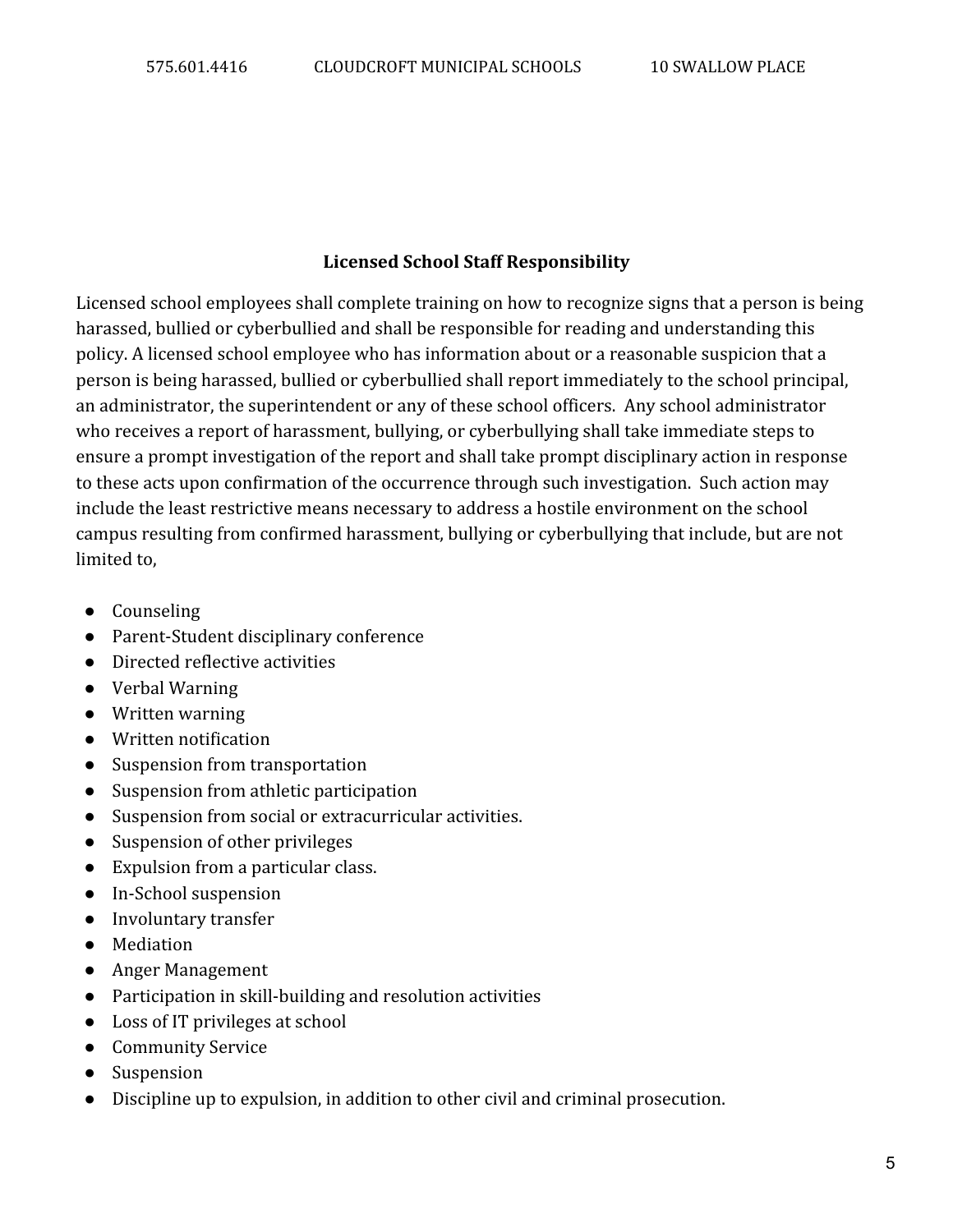575.601.4416 CLOUDCROFT MUNICIPAL SCHOOLS 10 SWALLOW PLACE

These punishments may be in addition to any customary discipline that the District presently dispenses. Where disciplinary action is necessary, District policies and regulations pertaining to permissible penalties and procedures shall be followed as in policy (see Discipline Matrix).

# **Types of Reporting**

# **Three Types of reporting:**

- 1. Verbal
- 2. Written
	- a. See form A
- 3. Anonymous
	- a. See form B

# **Harassment, Bullying, Cyber Bullying, Intimidation Investigation Procedures**

- Detailed and specific times
- Verbal reports must be made to the Principal by the involved staff member on the same day the incident occurs

▪ Involved staff member must complete follow-up written report within two (2) school days of the verbal report (Form A/B).

▪ Principal/designee must initiate an investigation within one (1) school day of receiving the verbal report

- Principal/designee must contact parents/guardians of alleged victim and alleged aggressor to inform them about the incident within one (1) school day of receiving the verbal report
- Principal/designee may appoint others to assist in investigation

▪ Investigation must be completed as soon as possible but no later than five (5) school days from the date the written report was received

▪ If Principal/designee concurs with findings, parent(s)/guardian(s) of alleged victim and alleged aggressor will be notified with the findings while maintaining student confidentiality.

▪ Principal/designee must give completed report to identified school site individual responsible for collection of HIB data.

Principal/designee will follow up with alleged victim and alleged aggressor as well as their parents/guardians within ten (10) days of the completed HIB report.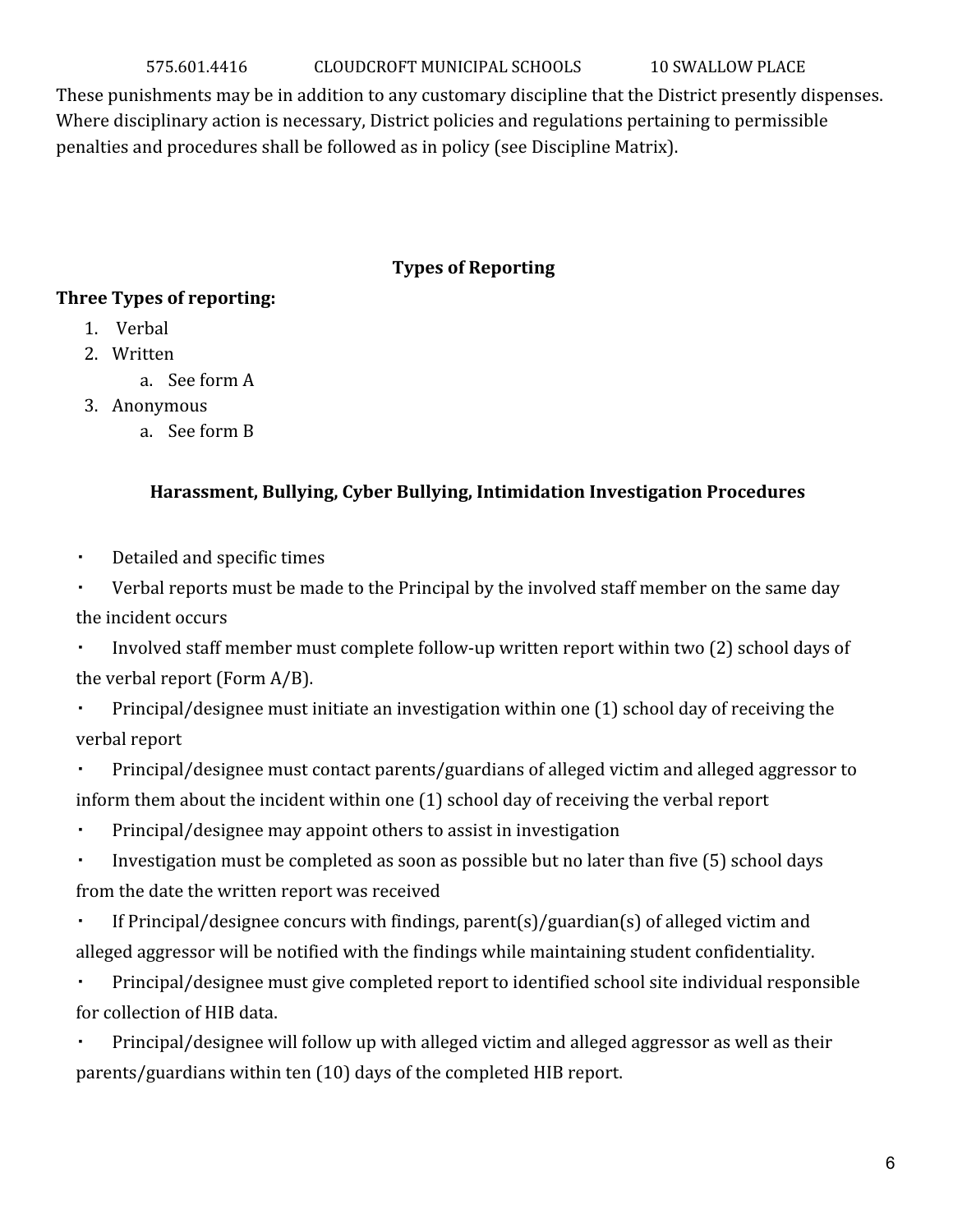## **Due Process Rights for Alleged Accused and Alleged Victim(s)**

Parents of all parties, including the alleged victim(s) and alleged bully, involved have the right to receive verbal information regarding the allegations and findings. Principal/Designee must provide information to both parties within five (5) school days after the results of the investigation were submitted to the identified school site individual responsible for collection of HIB data.

## **Right to Appeal**

Upon conclusion of the investigation should either the student accused of bullying or the target of the bullying take exception to the outcome of the investigation, an appeal may be made to the Superintendent of schools in writing. The Superintendent will review the actions taken based upon the application of appropriate school policy and procedure. The Superintendent will review the report and procedures and may refer the actions for further consideration, affirm the action or make such changes as may be in accord with current policy and procedure. The determination of the Superintendent is final.

#### **Student Safety Plan**

Development of a student safety support plan for students who are targets of bullying will be completed on a case by case basis. This plan will address safety measures the school will take to protect targeted students against further acts of bullying.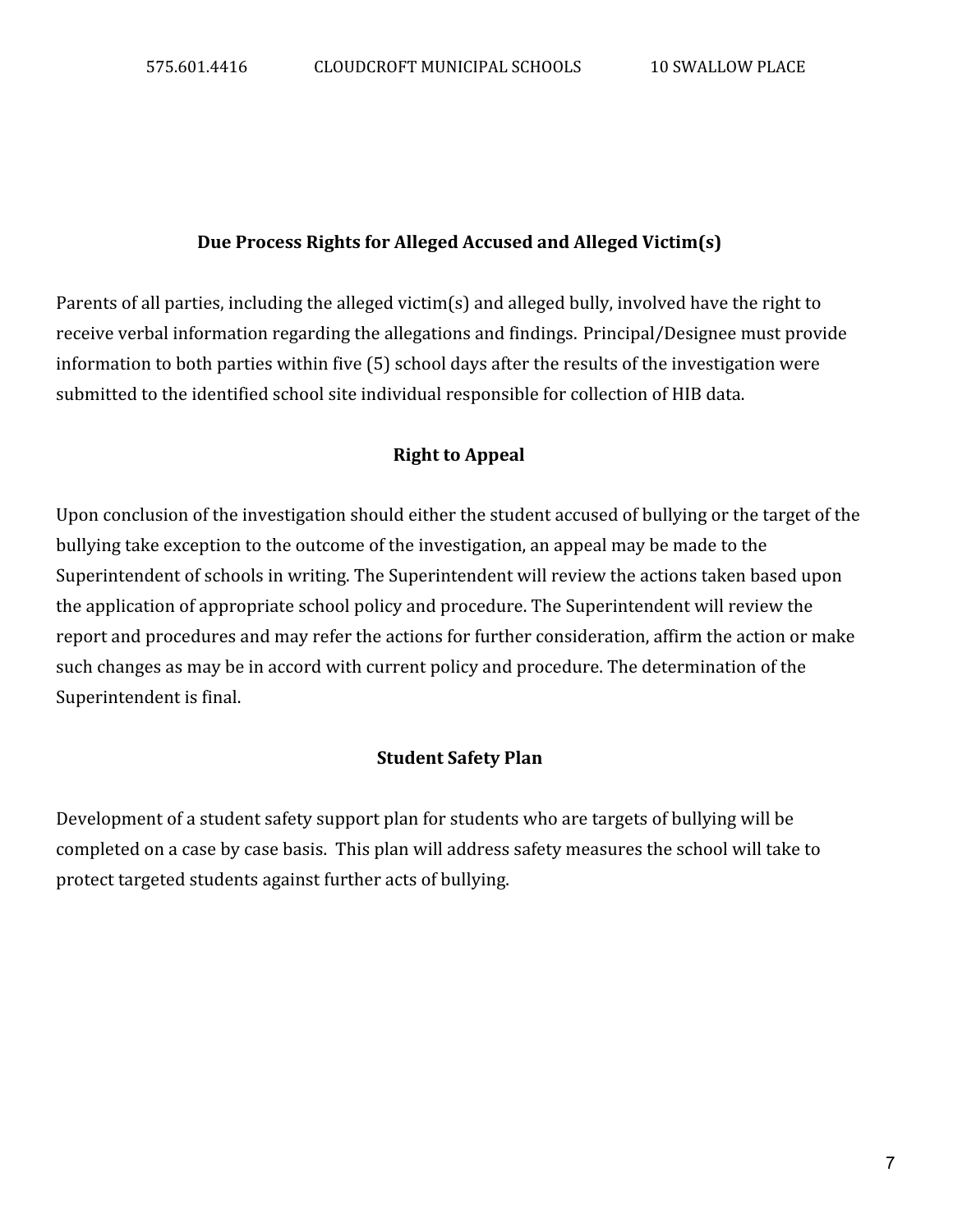## **Principal/Designee Responsibilities**

The Principal/Designee shall:

- Initiate the investigation.
- Contact parent(s)/guardian(s) of alleged victim and alleged aggressor to advise them of the incident while maintaining student confidentiality.
- Keep abreast of the situation.
- Keep in close contact with the School Safety Team and update them with current information.
- May appoint others to assist with investigation.
- In conjunction with the School Safety Team, shall determine the "range" of ways to address the incidents of bullying/intimidation/harassment behavior. These may include but are not limited to: training, discipline actions, counseling, or intervention programs.
- Be an active participant of the School Safety Team.
- Provide training on the School Bullying Harassment, and Intimidation Protocol to employees; contact service providers and volunteers who have significant contact with students.
- Annual reevaluation, reassessment, and review of bullying/ Harassment/Intimidation Protocol with input from the School Safety Team
- Post the names, school phone number, address and school email addresses of identified school team members in the office.
- Appoint certified school employee as Harassment, Intimidation, and Bullying data collector where all reports will be centrally accounted for and stored.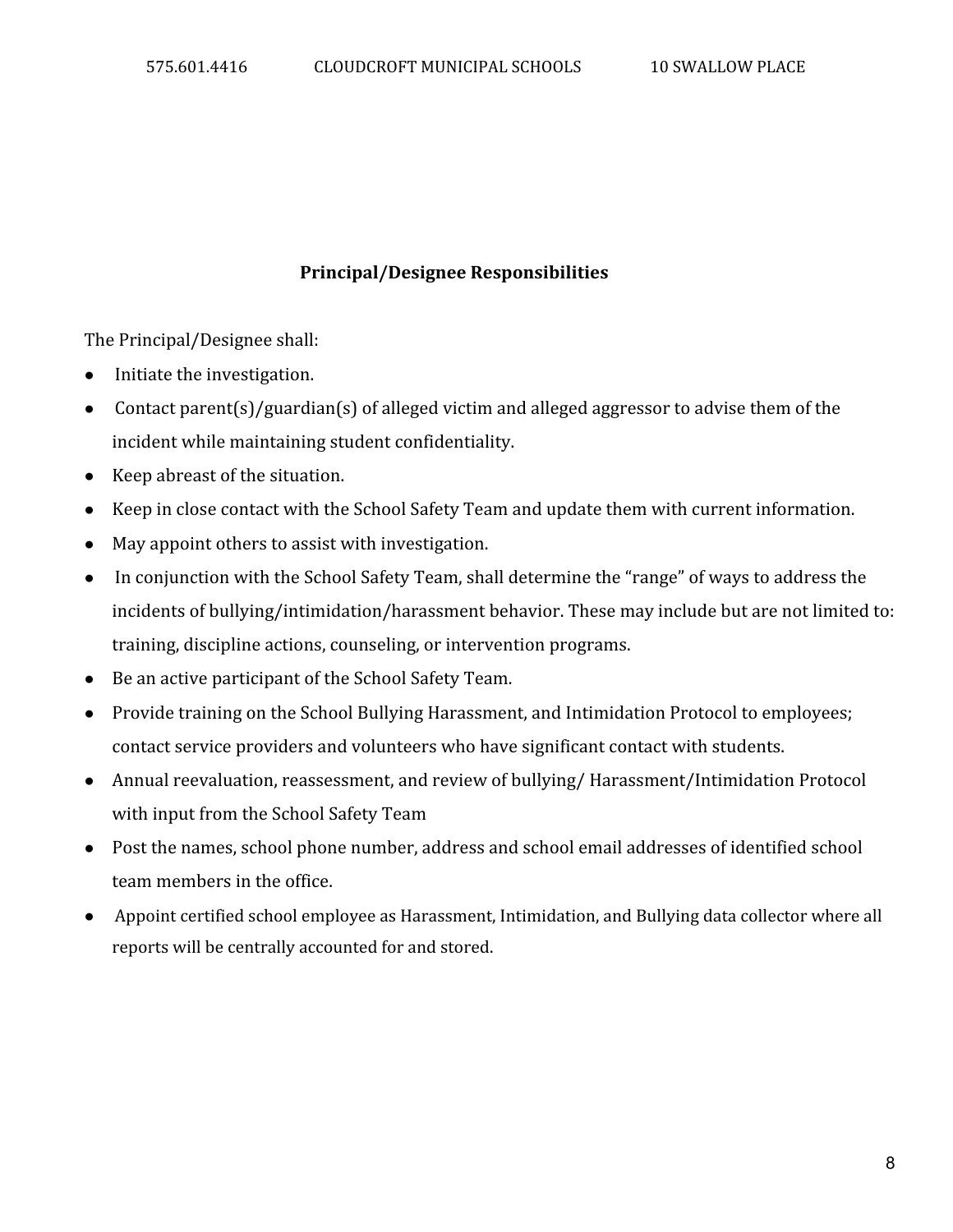## **School Safety Team Responsibilities**

# **(Principal, Assistant Principal/Designee, Guidance Counselor, Mental Health**

# **Provider, Teacher, Family Service Worker for each school)**

School Safety Team shall:

- Receive any complaints of harassment, intimidation, or bullying of students that have been reported to the Principal/Designee.
- Receive copies of any report prepared after an investigation of an incident of harassment, intimidation, or bullying.
- Identify and address patterns of harassment, intimidation, or bullying of students in their school.
- Review and strengthen school climate and the policies of the school to prevent and address harassment, intimidation, and bullying of students.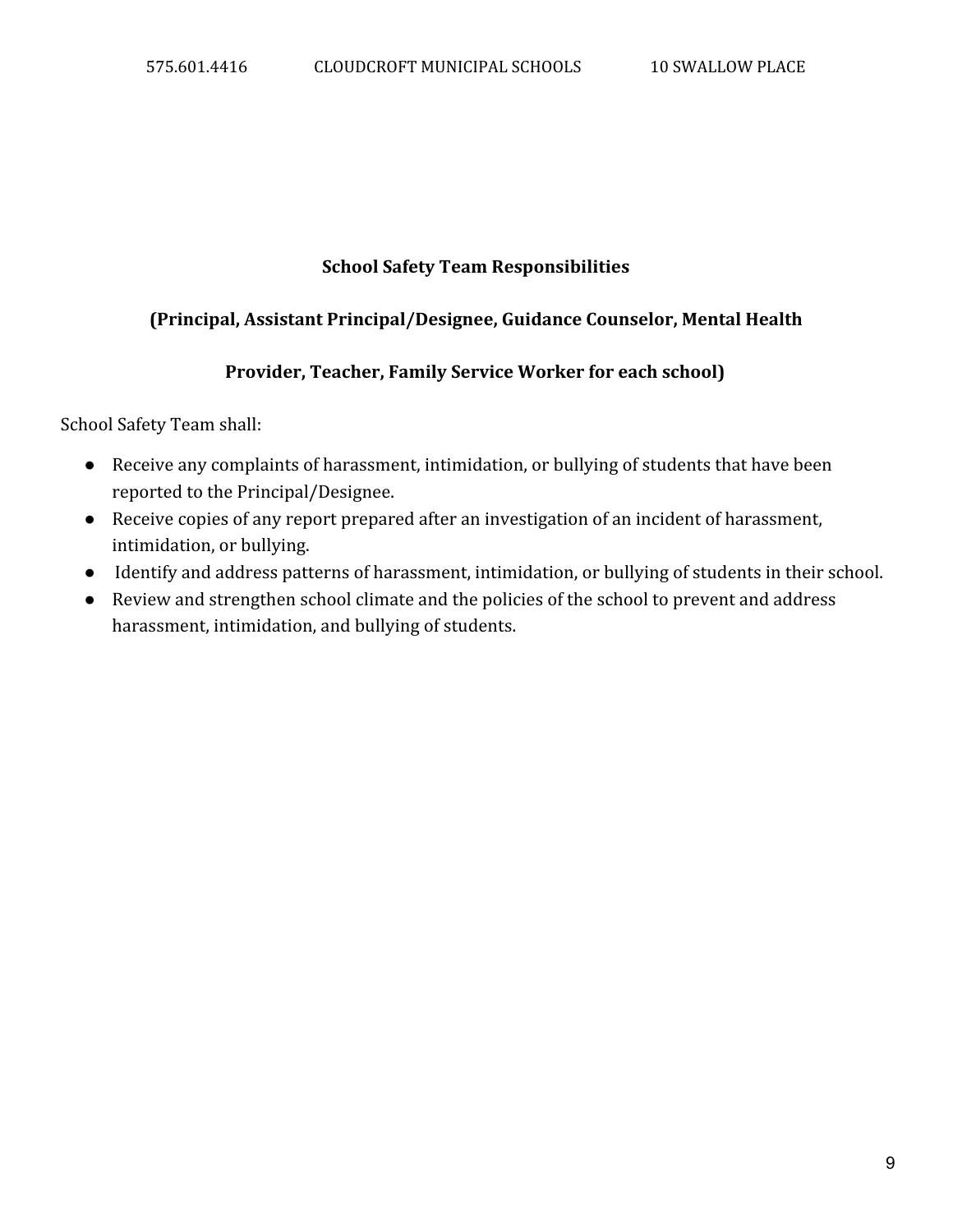# **Harassment, Intimidation, & Bullying Complaint Reporting Form A Part 1**

This form MUST be completed to file a complaint relating to an incident of alleged harassment, intimidation, and/or bullying. It must be turned into the school Principal/Designee.

| Name (last, first, middle)                               |                                                            |
|----------------------------------------------------------|------------------------------------------------------------|
| Complainant<br><b>Witness</b><br>I am:                   | Witness Title:<br>Teacher  <br>Student   Parent  <br>Other |
| Target Name (last, first, middle)                        | Gender                                                     |
|                                                          | Age                                                        |
| <b>Accused Name (last, first, middle)</b>                | Gender                                                     |
|                                                          | Age                                                        |
| <b>School Site/Location (where incident</b><br>occurred) | <b>Interview Date</b>                                      |
| Principal/Administrator                                  | <b>Incident Date</b>                                       |

Describe the location where the incident took place and if there were any adults present:

\_\_\_\_\_\_\_\_\_\_\_\_\_\_\_\_\_\_\_\_\_\_\_\_\_\_\_\_\_\_\_\_\_\_\_\_\_\_\_\_\_\_\_\_\_\_\_\_\_\_\_\_\_\_\_\_\_\_\_\_\_\_\_\_\_\_\_\_\_\_\_\_\_\_\_\_\_\_\_\_\_\_\_\_\_\_\_\_\_\_\_\_\_\_\_\_\_\_\_\_\_\_\_\_\_\_\_\_\_\_

\_\_\_\_\_\_\_\_\_\_\_\_\_\_\_\_\_\_\_\_\_\_\_\_\_\_\_\_\_\_\_\_\_\_\_\_\_\_\_\_\_\_\_\_\_\_\_\_\_\_\_\_\_\_\_\_\_\_\_\_\_\_\_\_\_\_\_\_\_\_\_\_\_\_\_\_\_\_\_\_\_\_\_\_\_\_\_\_\_\_\_\_\_\_\_\_\_\_\_\_\_\_\_\_\_\_\_\_

| List any person who you know or have reason to believe may have relevant information |                                             |
|--------------------------------------------------------------------------------------|---------------------------------------------|
| regarding the harassment, intimidation, and/or bullying:                             |                                             |
|                                                                                      | $\vert$ Staff $\vert$ Student $\vert$ Other |
| Name                                                                                 | $\exists$ Staff $\Box$ Student $\Box$ Other |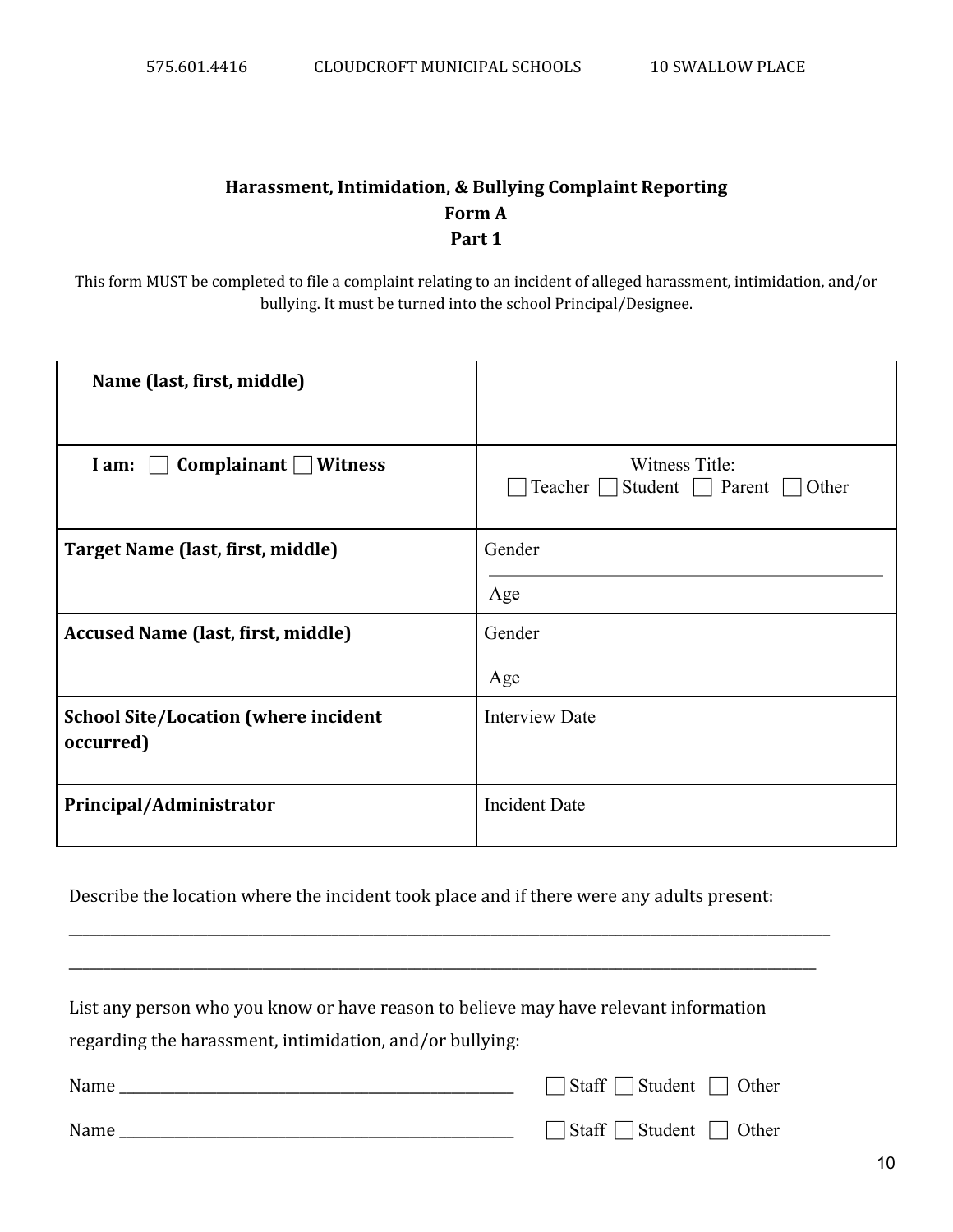|                                                                                                                                                                                                                                                                   | Staff $\Box$ Student  <br>Other                                                                         |
|-------------------------------------------------------------------------------------------------------------------------------------------------------------------------------------------------------------------------------------------------------------------|---------------------------------------------------------------------------------------------------------|
|                                                                                                                                                                                                                                                                   | Harassment, Intimidation and Bullying<br>Form A<br>Part 2                                               |
| or physical act(s), or any electronic communication. (Attach additional sheets if necessary.):                                                                                                                                                                    | Describe the nature of the harassment, intimidation, or bullying. Include any gesture, written, verbal, |
|                                                                                                                                                                                                                                                                   |                                                                                                         |
| Additional sheets attached:<br>$\Box$ Yes $\Box$ No                                                                                                                                                                                                               |                                                                                                         |
| List any evidence of bullying (i.e. letters, photos, etc - attach if possible):                                                                                                                                                                                   |                                                                                                         |
| Identify what harm you believe was or may have been caused by the alleged incident. Check all<br>that apply:                                                                                                                                                      |                                                                                                         |
| Substantial disruption or interference with the orderly operation of school or rights of<br>⊔<br>others.<br>Physical or emotional harm<br>$\Box$ Insulting or demeaning<br>Creates a hostile educational environment<br>Interferes with education<br>Other:<br>u. |                                                                                                         |
| I agree that all the information on this form is true and accurate to the best of my                                                                                                                                                                              |                                                                                                         |
| knowledge.                                                                                                                                                                                                                                                        |                                                                                                         |
|                                                                                                                                                                                                                                                                   |                                                                                                         |

**\_\_\_\_\_\_\_\_\_\_\_\_\_\_\_\_\_\_\_\_\_\_\_\_\_\_\_\_\_\_\_\_\_\_\_\_\_\_\_\_\_\_\_\_\_\_\_\_\_\_\_\_\_\_\_\_\_\_\_\_\_\_\_\_ \_\_\_\_\_\_\_\_\_\_\_\_\_\_\_\_\_\_\_\_\_\_\_\_\_\_**

575.601.4416 CLOUDCROFT MUNICIPAL SCHOOLS 10 SWALLOW PLACE

**Name of person receiving form Date**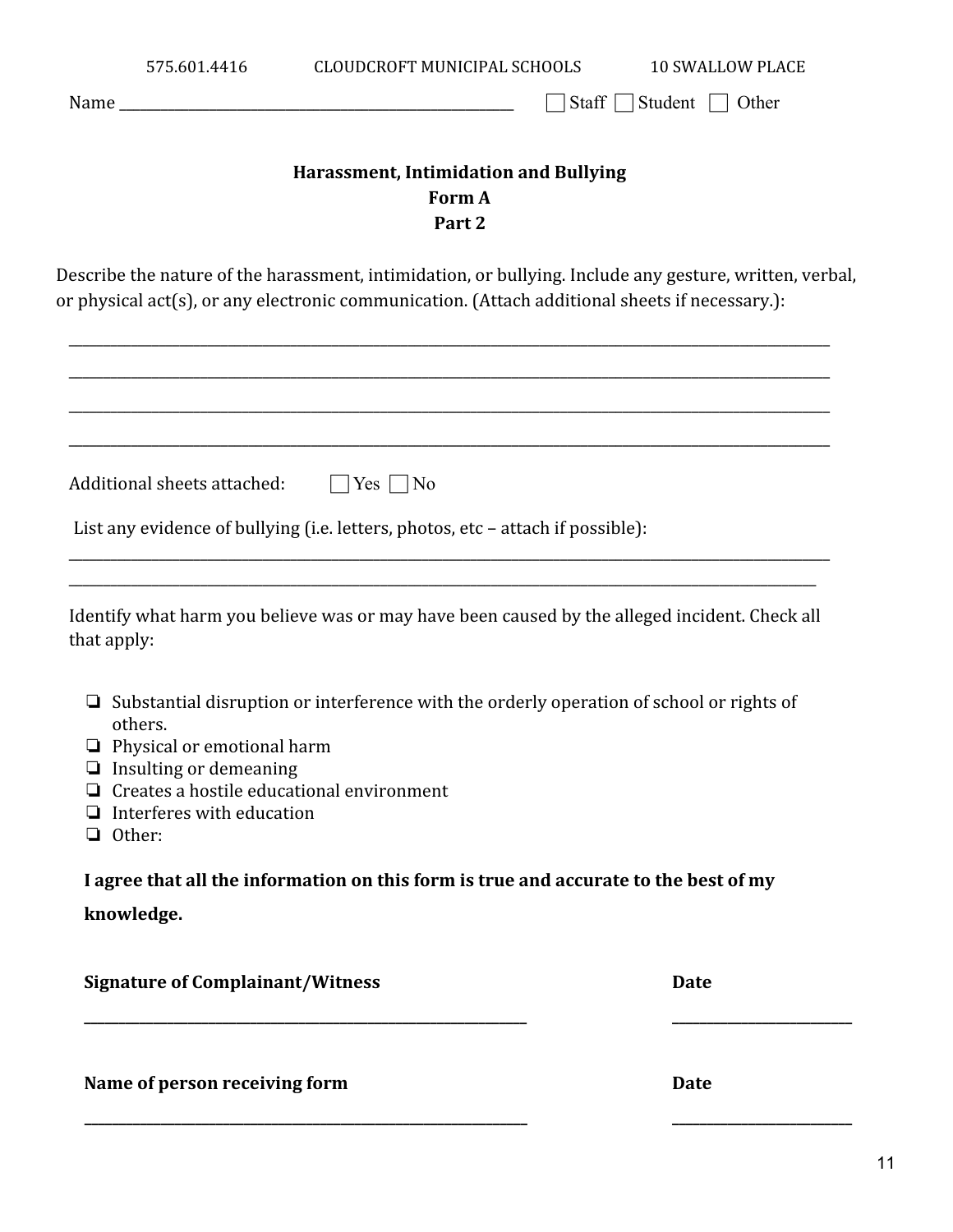## **For Office Use Only (To be completed at the end of the investigation)**

Date Received:

Received By: \_\_\_\_\_\_\_\_\_\_\_\_\_\_\_\_\_\_\_\_\_\_\_\_\_\_\_\_\_\_\_\_\_\_\_\_\_\_\_\_\_\_\_\_\_\_\_\_\_\_\_\_\_\_\_\_\_\_\_\_\_\_\_\_\_\_\_\_\_

| <b>Action</b>                                                      | <b>Aggressor Agrees to Informal</b><br>Resolution(s) and/or<br>Discipline (e.g. Changing<br>aggressor's class schedule) | Formal<br><b>Resolution</b><br>(Administrative<br>Action) | Formal<br><b>Resolution</b><br>(Administrative<br>Action) |
|--------------------------------------------------------------------|-------------------------------------------------------------------------------------------------------------------------|-----------------------------------------------------------|-----------------------------------------------------------|
| <b>Date</b>                                                        |                                                                                                                         |                                                           |                                                           |
| <b>Outcome</b><br>(attach<br>additional<br>sheets if<br>necessary) |                                                                                                                         |                                                           |                                                           |

I have reviewed this HIB report and concur with the investigation, findings, and outcome.

School Principal (or designee):\_\_\_\_\_\_\_\_\_\_\_\_\_\_\_\_\_\_\_\_\_\_\_\_\_\_\_\_\_\_\_Date:\_\_\_\_\_\_\_\_\_\_\_\_\_\_\_\_\_\_\_\_\_\_\_\_\_\_\_\_

*Safety Team for Review (Signature of Designee for Safety Team)*

Date: Signature: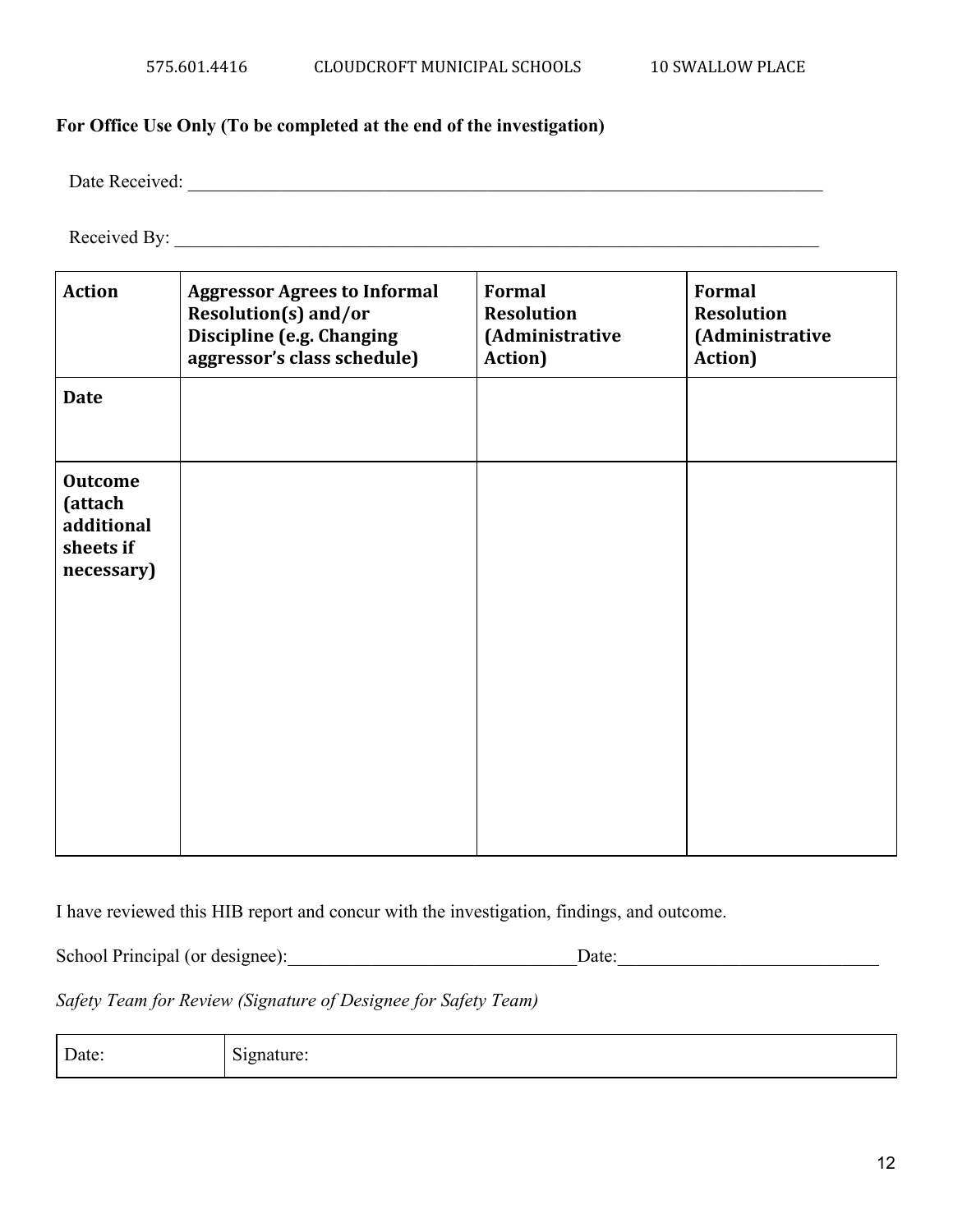# **Harassment, Intimidation, & Bullying Complaint Reporting Form B Part 1**

*If you have information regarding harassment, intimidation, and/or bullying and would like to report this information anonymously, please fill out this form to the best of your knowledge.*

| Target Name (last, first, middle)                     | Gender                |
|-------------------------------------------------------|-----------------------|
|                                                       | Age                   |
| <b>Accused Name (last, first, middle)</b>             | Gender                |
|                                                       | Age                   |
| <b>School Site/Location (where incident occurred)</b> | <b>Interview Date</b> |
| Principal/Administrator                               | <b>Incident Date</b>  |

Describe the location where the incident took place and if there were any adults present:

\_\_\_\_\_\_\_\_\_\_\_\_\_\_\_\_\_\_\_\_\_\_\_\_\_\_\_\_\_\_\_\_\_\_\_\_\_\_\_\_\_\_\_\_\_\_\_\_\_\_\_\_\_\_\_\_\_\_\_\_\_\_\_\_\_\_\_\_\_\_\_\_\_\_\_\_\_\_\_\_\_\_\_\_\_\_\_\_\_\_\_\_\_\_\_\_\_\_\_\_\_\_\_\_\_\_\_\_\_\_

\_\_\_\_\_\_\_\_\_\_\_\_\_\_\_\_\_\_\_\_\_\_\_\_\_\_\_\_\_\_\_\_\_\_\_\_\_\_\_\_\_\_\_\_\_\_\_\_\_\_\_\_\_\_\_\_\_\_\_\_\_\_\_\_\_\_\_\_\_\_\_\_\_\_\_\_\_\_\_\_\_\_\_\_\_\_\_\_\_\_\_\_\_\_\_\_\_\_\_\_\_\_\_\_\_\_\_\_

List any person who you know or have reason to believe may have relevant information regarding the harassment, intimidation, and/or bullying:

| Name | $\Box$ Staff $\Box$ Student $\Box$ Other |
|------|------------------------------------------|
| Name | $\Box$ Staff $\Box$ Student $\Box$ Other |
| Name | $\Box$ Staff $\Box$ Student $\Box$ Other |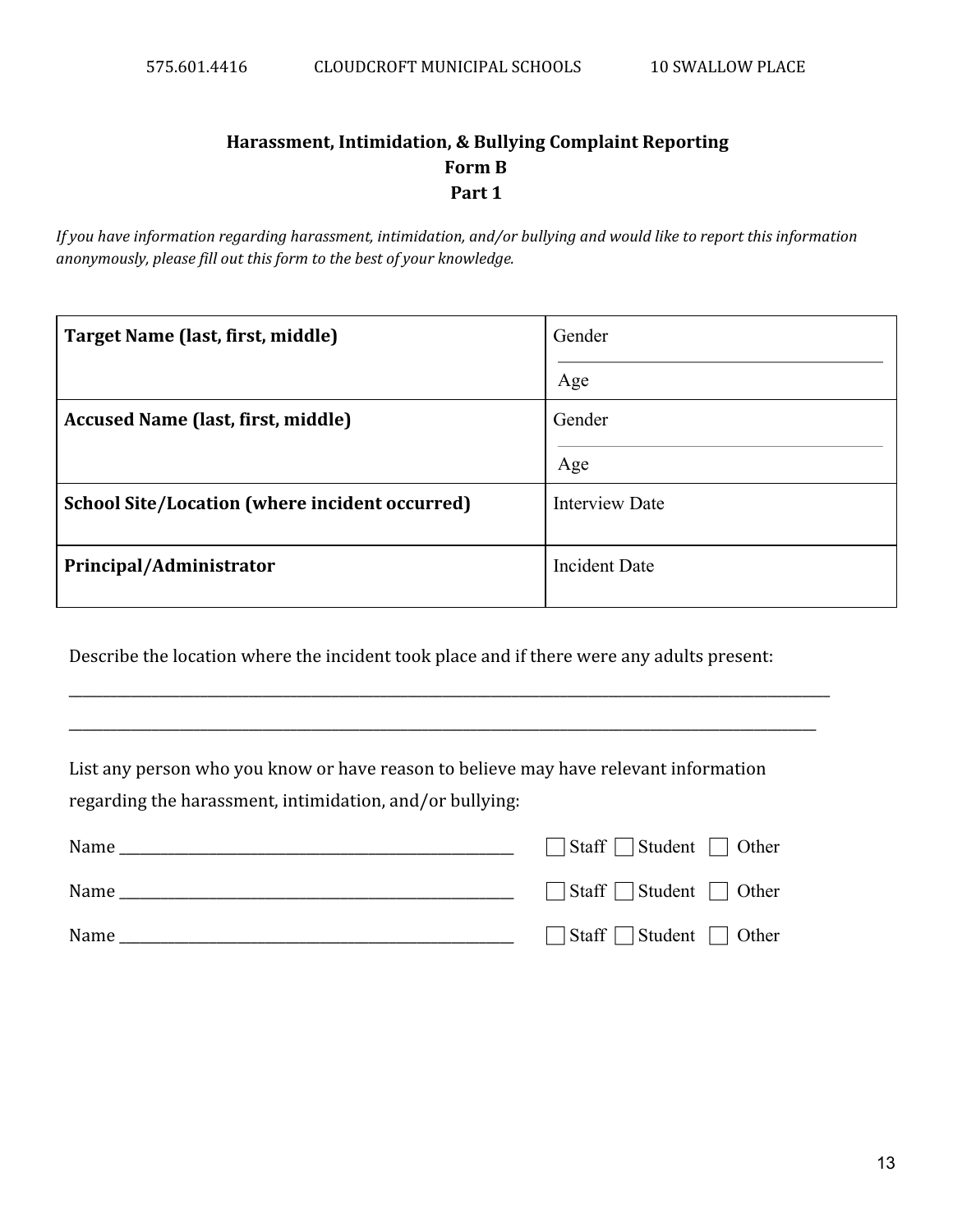# **Harassment, Intimidation and Bullying From B Part 2**

Describe the nature of the harassment, intimidation, or bullying. Include any gesture, written, verbal, or physical act(s), or any electronic communication. (Attach additional sheets if necessary.):

| Additional sheets attached: $\Box$ Yes $\Box$ No |                                                                                 |
|--------------------------------------------------|---------------------------------------------------------------------------------|
|                                                  | List any evidence of bullying (i.e. letters, photos, etc - attach if possible): |

Identify what harm you believe was or may have been caused by the alleged incident. Check all that apply:

\_\_\_\_\_\_\_\_\_\_\_\_\_\_\_\_\_\_\_\_\_\_\_\_\_\_\_\_\_\_\_\_\_\_\_\_\_\_\_\_\_\_\_\_\_\_\_\_\_\_\_\_\_\_\_\_\_\_\_\_\_\_\_\_\_\_\_\_\_\_\_\_\_\_\_\_\_\_\_\_\_\_\_\_\_\_\_\_\_\_\_\_\_\_\_\_\_\_\_\_\_\_\_\_\_\_\_\_

- ❏ Substantial disruption or interference with the orderly operation of school or rights of others.
- ❏ Physical or emotional harm
- ❏ Insulting or demeaning
- ❏ Creates a hostile educational environment
- ❏ Interferes with education
- ❏ Other:

*Thank you. This report will be reviewed within 2 school/work days. If you fear a student is in immediate danger, contact their home school, the Cloudcroft Police Department, or the Otero County Sheriff's Department.*

#### **For School Use Only:**

| Date Received |  |
|---------------|--|
| Received By   |  |
| Outcome       |  |